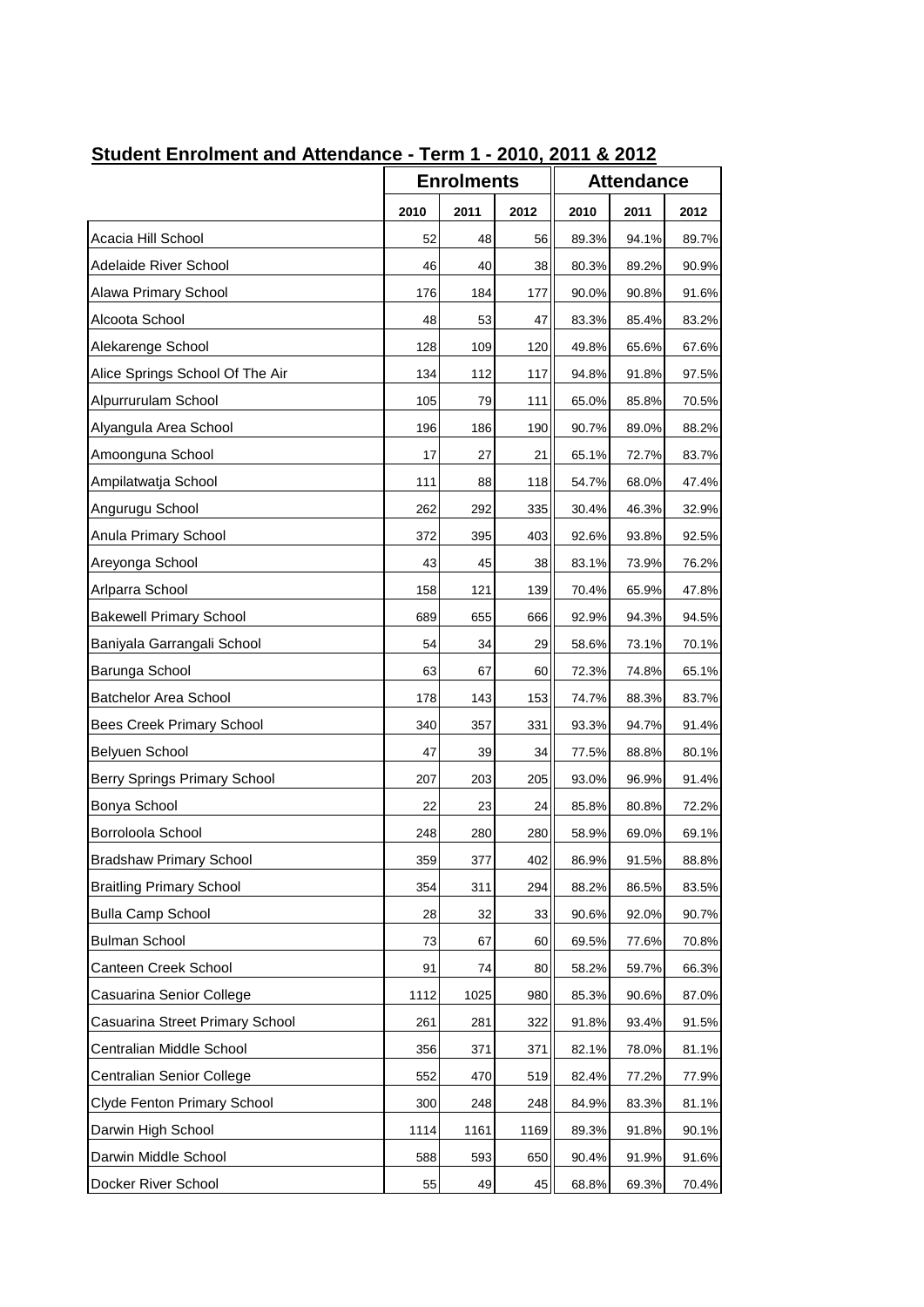| Don Dale Education Unit        | 27  | 46  | 23  | 100.0% | 100.0% | 100.0% |
|--------------------------------|-----|-----|-----|--------|--------|--------|
| Dripstone Middle School        | 630 | 641 | 637 | 92.0%  | 93.6%  | 92.0%  |
| <b>Driver Primary School</b>   | 480 | 453 | 489 | 92.5%  | 95.1%  | 92.5%  |
| Durack Primary School          | 427 | 349 | 399 | 94.8%  | 97.3%  | 94.4%  |
| <b>Elliott School</b>          | 88  | 79  | 75  | 63.5%  | 75.8%  | 71.4%  |
| Epenarra School                | 73  | 53  | 69  | 60.6%  | 78.8%  | 67.5%  |
| Finke School                   | 40  | 41  | 28  | 86.4%  | 73.9%  | 55.6%  |
| Gapuwiyak School               | 258 | 251 | 298 | 70.8%  | 73.6%  | 62.5%  |
| Gillen Primary School          | 279 | 297 | 314 | 84.3%  | 87.5%  | 87.2%  |
| Girraween Primary School       | 357 | 368 | 404 | 93.3%  | 95.6%  | 93.4%  |
| <b>Gray Primary School</b>     | 371 | 347 | 348 | 88.2%  | 94.4%  | 89.2%  |
| Gunbalanya School              | 318 | 353 | 321 | 40.5%  | 62.4%  | 55.9%  |
| <b>Haasts Bluff School</b>     | 38  | 34  | 33  | 84.0%  | 90.4%  | 85.9%  |
| Harts Range School             | 84  | 68  | 74  | 72.8%  | 69.1%  | 62.6%  |
| Henbury School                 | 74  | 78  | 77  | 91.2%  | 86.3%  | 95.2%  |
| Howard Springs Primary School  | 282 | 284 | 249 | 91.7%  | 92.9%  | 91.7%  |
| Humpty Doo Primary School      | 380 | 385 | 387 | 90.4%  | 91.2%  | 89.9%  |
| Imanpa School                  | 18  | 28  | 34  | 83.3%  | 70.4%  | 55.3%  |
| Jabiru Area School             | 300 | 311 | 285 | 80.2%  | 80.7%  | 81.6%  |
| Jilkminggan School             | 104 | 109 | 104 | 79.5%  | 75.9%  | 64.8%  |
| Jingili Primary School         | 305 | 295 | 324 | 92.2%  | 93.7%  | 92.5%  |
| Kalkaringi School              | 175 | 177 | 139 | 63.5%  | 64.8%  | 73.1%  |
| Karama Primary School          | 279 | 254 | 220 | 86.9%  | 88.9%  | 89.2%  |
| Katherine High School          | 612 | 544 | 632 | 79.9%  | 81.4%  | 76.6%  |
| Katherine School Of The Air    | 207 | 227 | 234 | 100.0% | 100.0% | 100.0% |
| Katherine South Primary School | 313 | 337 | 363 | 88.7%  | 89.6%  | 89.6%  |
| Lajamanu School                | 170 | 179 | 202 | 45.5%  | 45.0%  | 59.5%  |
| Laramba School                 | 51  | 62  | 71  | 73.5%  | 89.0%  | 73.8%  |
| Larapinta Primary School       | 324 | 317 | 311 | 90.1%  | 91.0%  | 92.4%  |
| Larrakeyah Primary School      | 314 | 324 | 335 | 92.1%  | 93.2%  | 89.9%  |
| Leanyer Primary School         | 523 | 556 | 538 | 93.1%  | 95.7%  | 93.2%  |
| Ludmilla Primary School        | 146 | 133 | 129 | 86.1%  | 86.5%  | 86.0%  |
| MacFarlane Primary School      | 240 | 235 | 206 | 80.7%  | 84.1%  | 80.8%  |
| Malak Primary School           | 272 | 263 | 270 | 88.7%  | 92.2%  | 87.4%  |
| Mamaruni School                | 69  | 64  | 82  | 84.4%  | 81.6%  | 64.9%  |
| Maningrida School              | 632 | 623 | 604 | 36.0%  | 48.9%  | 53.0%  |
| Manunda Terrace Primary School | 233 | 227 | 232 | 89.2%  | 91.8%  | 88.8%  |
| Manyallaluk School             | 25  | 17  | 27  | 78.7%  | 94.8%  | 69.0%  |
| Mataranka School               | 42  | 41  | 41  | 90.2%  | 86.5%  | 92.7%  |
| Middle Point School            | 32  | 29  | 27  | 90.3%  | 77.5%  | 89.2%  |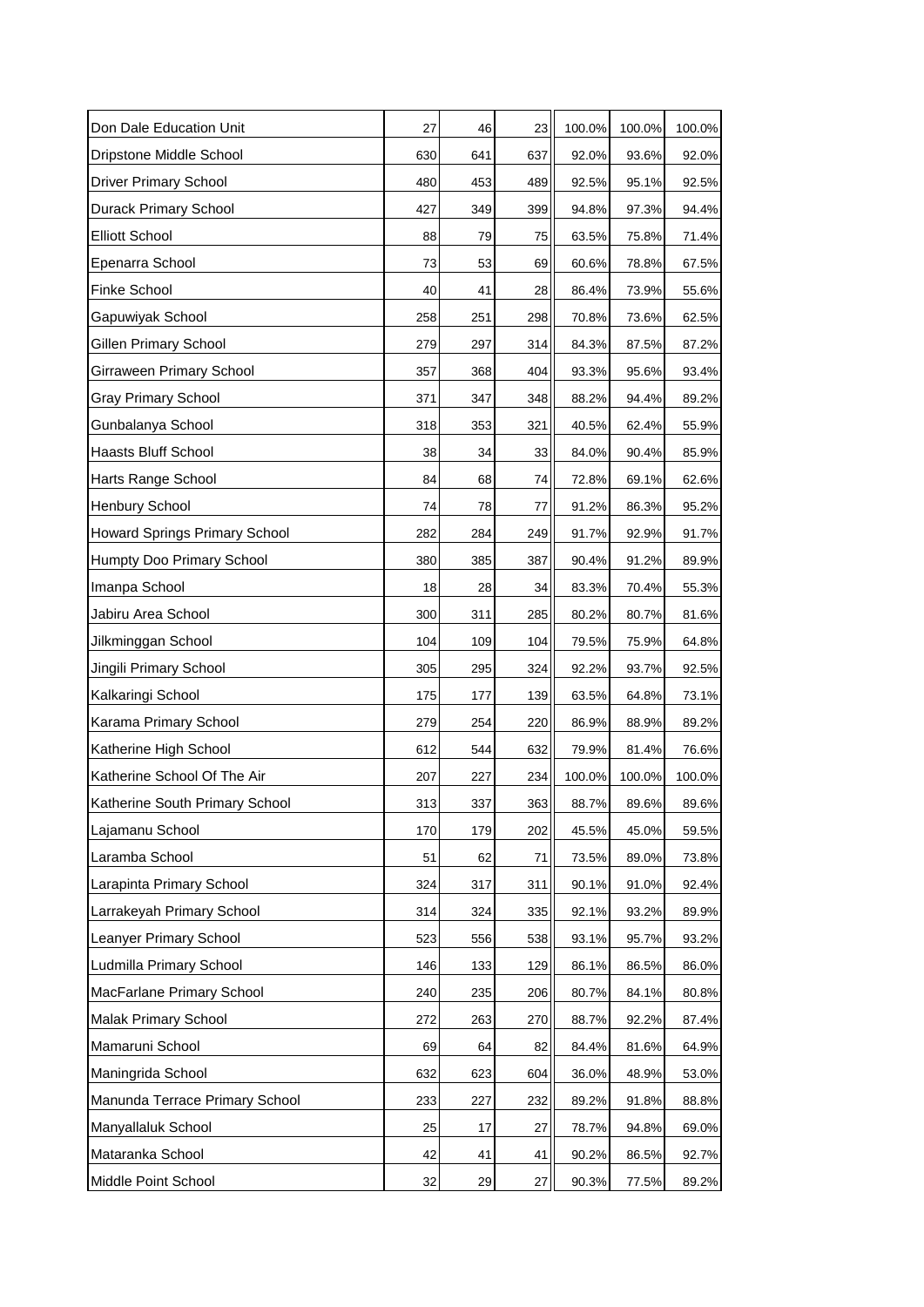| Milikapiti School                        | 76   | 70  | 85  | 80.0%  | 87.8%  | 85.6%  |
|------------------------------------------|------|-----|-----|--------|--------|--------|
| Milingimbi School                        | 376  | 405 | 324 | 66.8%  | 53.1%  | 54.6%  |
| Millner Primary School                   | 237  | 235 | 225 | 87.8%  | 87.8%  | 86.9%  |
| Milyakburra School                       | 34   | 37  | 47  | 77.9%  | 73.7%  | 61.9%  |
| Minyerri School                          | 175  | 172 | 180 | 92.5%  | 95.4%  | 91.3%  |
| Moil Primary School                      | 300  | 337 | 314 | 91.5%  | 94.8%  | 91.6%  |
| Moulden Primary School                   | 448  | 408 | 457 | 82.3%  | 95.3%  | 86.7%  |
| Mount Allan School                       | 60   | 61  | 78  | 71.0%  | 77.2%  | 56.0%  |
| Mulga Bore School                        | 15   | 27  | 22  | 77.1%  | 70.6%  | 45.0%  |
| Murray Downs School                      | 43   | 41  | 38  | 69.1%  | 66.3%  | 67.6%  |
| Mutitjulu School                         | 36   | 26  | 23  | 70.7%  | 97.8%  | 70.0%  |
| Nakara Primary School                    | 446  | 465 | 475 | 93.0%  | 93.4%  | 93.2%  |
| Nemarluk School                          | 114  | 131 | 137 | 89.1%  | 90.4%  | 88.7%  |
| <b>Neutral Junction School</b>           | 18   | 22  | 17  | 67.3%  | 69.4%  | 59.0%  |
| Newcastle Waters School                  | 15   | 13  | 13  | 90.3%  | 52.2%  | 73.6%  |
| Nganambala School                        | 23   | 25  | 25  | 89.3%  | 88.5%  | 90.5%  |
| Nganmarriyanga School                    | 112  | 141 | 104 | 82.4%  | 64.6%  | 73.7%  |
| Ngukurr School                           | 271  | 277 | 298 | 65.9%  | 70.1%  | 64.8%  |
| Nhulunbuy High School                    | 310  | 264 | 289 | 89.7%  | 89.5%  | 89.5%  |
| Nhulunbuy Primary School                 | 541  | 592 | 609 | 91.0%  | 93.5%  | 90.2%  |
| Nightcliff Middle School                 | 257  | 247 | 230 | 89.1%  | 85.9%  | 91.0%  |
| <b>Nightcliff Primary School</b>         | 446  | 455 | 489 | 92.0%  | 93.5%  | 91.2%  |
| Northern Territory Open Education Centre | 516  | 558 | 587 | 100.0% | 100.0% | 100.0% |
| Ntaria School                            | 175  | 193 | 181 | 68.1%  | 55.7%  | 56.7%  |
| Numbulwar School                         | 198  | 207 | 190 | 44.2%  | 57.6%  | 51.0%  |
| Nyirripi School                          | 55   | 52  | 54  | 49.4%  | 54.0%  | 65.0%  |
| <b>Palmerston Senior College</b>         | 1009 | 620 | 518 | 83.4%  | 81.0%  | 77.0%  |
| Papunya School                           | 73   | 71  | 109 | 65.0%  | 74.6%  | 59.2%  |
| Parap Primary School                     | 472  | 460 | 511 | 91.4%  | 94.5%  | 93.3%  |
| Peppimenarti School                      | 51   | 53  | 50  | 84.5%  | 87.2%  | 93.1%  |
| Pine Creek School                        | 56   | 58  | 46  | 71.8%  | 85.1%  | 80.7%  |
| Pularumpi School                         | 67   | 78  | 75  | 86.4%  | 91.5%  | 89.3%  |
| Ramingining School                       | 271  | 292 | 275 | 62.2%  | 61.8%  | 63.6%  |
| Robinson River School                    | 53   | 58  | 76  | 74.6%  | 62.5%  | 76.0%  |
| Rosebery Middle School                   |      | 509 | 738 |        | 92.5%  | 89.8%  |
| Rosebery Primary School                  |      | 279 | 385 |        | 94.3%  | 93.9%  |
| Ross Park Primary School                 | 415  | 428 | 443 | 93.4%  | 93.5%  | 92.8%  |
| Sadadeen Primary School                  | 213  | 218 | 238 | 85.5%  | 85.8%  | 83.0%  |
| Sanderson Middle School                  | 518  | 520 | 477 | 87.6%  | 87.6%  | 87.4%  |
| Shepherdson College                      | 657  | 677 | 698 | 50.8%  | 46.4%  | 48.6%  |